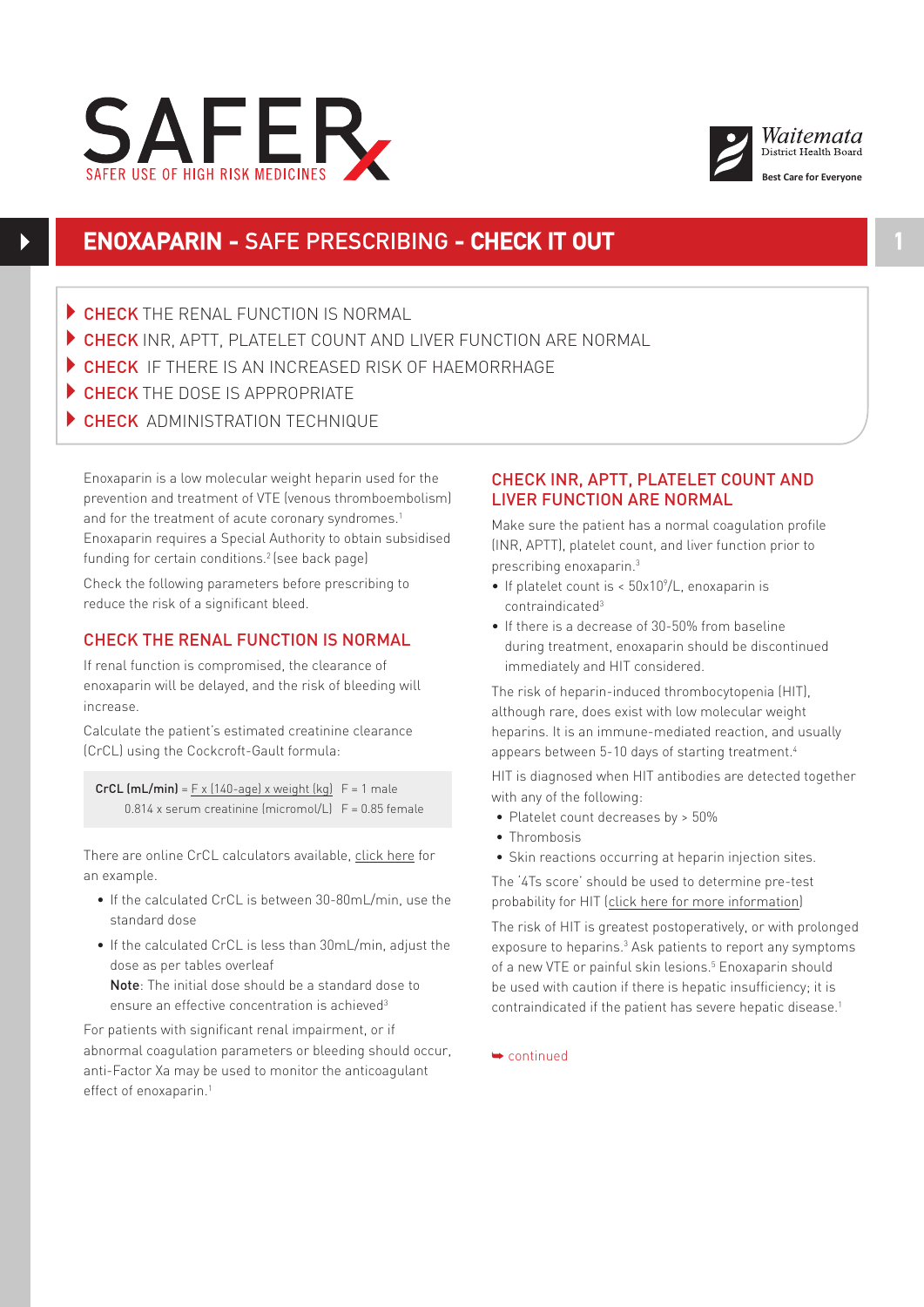



# **ENOXAPARIN 2**

## CHECK IF THERE IS AN INCREASED RISK OF HAEMORRHAGE

Enoxaparin is contraindicated if the patient has a condition with a high risk of haemorrhage.1 Examples include a recent history of haemorrhagic stroke, bacterial endocarditis, or active ulcerative conditions such as peptic ulcer disease or ulcerative colitis.1

Use enoxaparin with caution if patients have uncontrolled hypertension, diabetic retinopathy, congenital or acquired bleeding disorders, or if they have had neurological or ophthalmologic surgery within the previous month.

Since 2010, there have been 14 bleeding-related deaths reported to CARM (Centre for Adverse Reactions Monitoring) in New Zealand that are thought to be related to enoxaparin use.<sup>6</sup> Bleeding can occur at any site, so a fall in haemoglobin or blood pressure should be investigated immediately.<sup>1</sup>

Other anticoagulants such as warfarin, dabigatran, rivaroxaban, apixaban, antiplatelet agents (aspirin, clopidogrel), thrombolytics or NSAIDs (non-steroidal antiinflammatory drugs), affect haemostasis and should be discontinued prior to enoxaparin therapy, unless strictly indicated.<sup>1</sup> In 13 of the 14 deaths associated with enoxaparin, the patient was prescribed other medicines that also affect haemostasis.

## CHECK THE DOSE IS APPROPRIATE

Dosing of enoxaparin for the prevention of thromboembolic events following elective surgery is the responsibility of the surgeon, however, it is important to be aware of the dosing requirements and the length of the course so that it is not continued for discontinued) in error.<sup>11</sup>

| <b>Prophylaxis of VTE</b>                                         |                                        |  |
|-------------------------------------------------------------------|----------------------------------------|--|
| Standard dose <sup>1</sup>                                        | 40 <sub>mg</sub> once daily            |  |
| <b>Duration</b>                                                   |                                        |  |
| High risk surgery <sup>1</sup>                                    | 7-10 days or until risk diminished     |  |
| Medical patients <sup>1</sup>                                     | 6-14 days or until full ambulation     |  |
| <b>Exceptions</b>                                                 |                                        |  |
| Low weight $\lt 45$ kg <sup>7</sup>                               | 20 <sub>mg</sub> once daily            |  |
| CrCL < 30mL/min <sup>1</sup>                                      | 20mg once daily                        |  |
| Hip replacement <sup>1</sup>                                      | Should continue for 30 days            |  |
|                                                                   | post operatively                       |  |
| BMI > 40kg/m <sup>2</sup>                                         | Consider 40mg twice daily <sup>9</sup> |  |
| <b>Note</b> : If the patient is at extremes of weight, refer to a |                                        |  |
| haematologist for anti-factor Xa monitoring. <sup>3</sup>         |                                        |  |

| and the state of the state of the state of the state of the state of the state of the state of the state of th |  |  |
|----------------------------------------------------------------------------------------------------------------|--|--|
|                                                                                                                |  |  |
|                                                                                                                |  |  |
|                                                                                                                |  |  |
|                                                                                                                |  |  |
|                                                                                                                |  |  |
|                                                                                                                |  |  |

| <b>Treatment of VTE</b>          |                                                                                                                                                                                                                 |  |  |
|----------------------------------|-----------------------------------------------------------------------------------------------------------------------------------------------------------------------------------------------------------------|--|--|
| Standard dose <sup>1</sup>       | 1.5mg/kg once daily or<br>1mg/kg twice daily                                                                                                                                                                    |  |  |
| Duration <sup>1</sup>            | Minimum 5 days<br>Continue enoxaparin until therapeutic<br>anticoagulant effect (INR 2-3) has been<br>achieved for 2 consecutive days. <sup>11</sup><br>Initiate warfarin within 72 hours where<br>appropriate. |  |  |
| <b>Exceptions</b>                |                                                                                                                                                                                                                 |  |  |
| CrCL < 30mL/min <sup>1</sup>     | 1mg/kg once daily (after initial<br>standard dosel                                                                                                                                                              |  |  |
| Weight > $100kg3$                | 1mg/kg twice daily                                                                                                                                                                                              |  |  |
| Weight > 200kg*                  | Consider dosing as per lean body<br>weight                                                                                                                                                                      |  |  |
| Pulmonary embolism <sup>3</sup>  | 1mg/kg twice daily                                                                                                                                                                                              |  |  |
| Active malignancy <sup>7,8</sup> | 1mg/kg twice daily for 2 weeks,<br>then 1.5mg/kg once daily for 2weeks,<br>then 1mg/kg once daily (on advice<br>from haematologist)                                                                             |  |  |
|                                  | *Refer to a haematologist for advice if patient weighs over 150 $kg7$                                                                                                                                           |  |  |

Lean body weight: Male: 50kg + (0.9kg/cm >150cm) Female: 45kg + (0.9kg/cm >150cm)

For convenience, prescribe to the nearest 10mg dose (as per graduations on the pre-filled syringe) until 120mg, and then round to 135mg or 150mg. Always measure precisely.

## CHECK ADMINISTRATION TECHNIQUE

When administering enoxaparin, do not expel the air bubble before injection. If the volume needs to be adjusted, hold the syringe down to dispel any excess enoxaparin without expelling the air bubble.10

Administer by deep subcutaneous injection. The full length of the needle should be injected vertically (90° angle) into a skin fold. Inject slowly and hold the skin for the duration of the injection. Pull the needle straight out, do not rub the injection site.10

#### See Diagram Overleaf

➥ continued